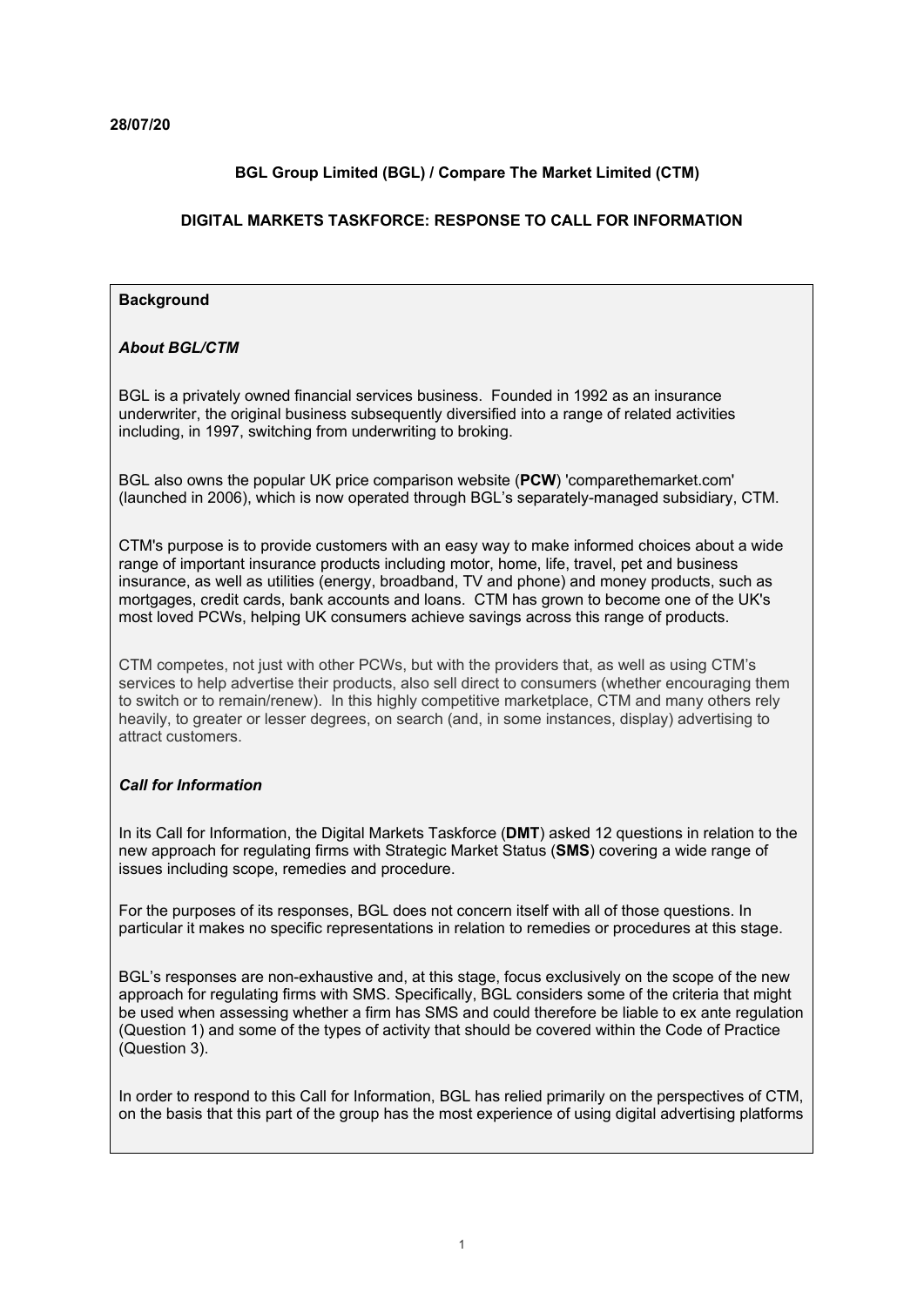#### *1* **What are the appropriate criteria to use when assessing whether a firm has Strategic Market Status and why? (Question 1)**

1.1 In formulating the legal test for determining whether a firm has SMS, it is essential that the DMT has regard to certain principles articulated in the Furman Review, which stated as follows (BGL's emphasis):

> *"A key component of this system is to develop a clear legal test for the characteristics of a company's market position above which regulatory powers are appropriate – termed in this review a strategic market status. This needs to be carefully designed to identify where companies operating platforms are in a position to exercise potentially enduring market power, without granting an excessively broad scope and[nor] bringing within the bounds of regulation those companies who are effectively constrained by the competitive market. Only a small number of companies should be within the definition of a well-defined test that matches the characteristics of the sector[1.](#page-1-0)"*

- 1.2 The test for determining whether a firm has SMS must be a narrow and rigorous one, not least as the focus of the Market Study leading to the present recommendations in this area comprises, in the main, the two largest global platforms, Google and Facebook.
- 1.3 Great care is therefore required to ensure that the Code of Practice only applies in exceptional circumstances - to undertakings that are not only dominant in the conventional sense, but who also possess unique and 'enduring' market power – potentially those benefitting from the type of unassailable incumbency advantage referenced by the CMA in its Final Report.<sup>[2](#page-1-1)</sup>
- 1.4 In any event, defining which companies have SMS and which companies do not will be a complex exercise. For example, taking the above quote from the Furman Review into account, over what period would 'enduring' market power be assessed? How does a firm know that it is 'effectively constrained' by the competitive market in which it operates? Regardless of where the line is drawn, it will be the responsibility of the DMT to ensure that all firms understand precisely where they stand to avoid unexpected and unfair outcomes. This demands a clear, objective and exceptionally well-defined legal test, which sets out a meaningful threshold delineating the point at which the relevant firm may become susceptible to ex ante regulatory obligations.
- 1.5 The Furman Review suggests that the 'significant market power' (**SMP**) test in telecoms regulation provides a starting point for identifying whether a firm has SMS; however, SMP is often just seen as a proxy for market dominance, so this term would need amplification and clarification (if it is to add anything), not least as it seems clear that the intention of the proposed initiative is to focus on a more extreme set of circumstances involving:
	- 1.5.1 far more entrenched levels of market power, alongside;
	- 1.5.2 the potential for strategic bottlenecks (see below);
	- 1.5.3 pronounced and widespread levels of 'economic dependence';
	- 1.5.4 acute differences in bargaining power; and
	- 1.5.5 the ability to grant or deny access to markets at will.

Although SMP might be a useful starting point (see below), simply relying on SMP will not be sufficient if SMS is to apply beyond the highly regulated telecoms sector and in circumstances where market definition is not an exact science and markets can be defined on a narrow basis, which can inflate the importance of relatively small firms. Ensuring a well-defined

<span id="page-1-0"></span><sup>&</sup>lt;sup>1</sup> Unlocking digital competition: Report from the Digital Competition Expert Panel, 2.116

<span id="page-1-1"></span> $^{\rm 2}$  Online platforms and digital advertising - Market study final report, 1 July 2020, page 11, paragraph 22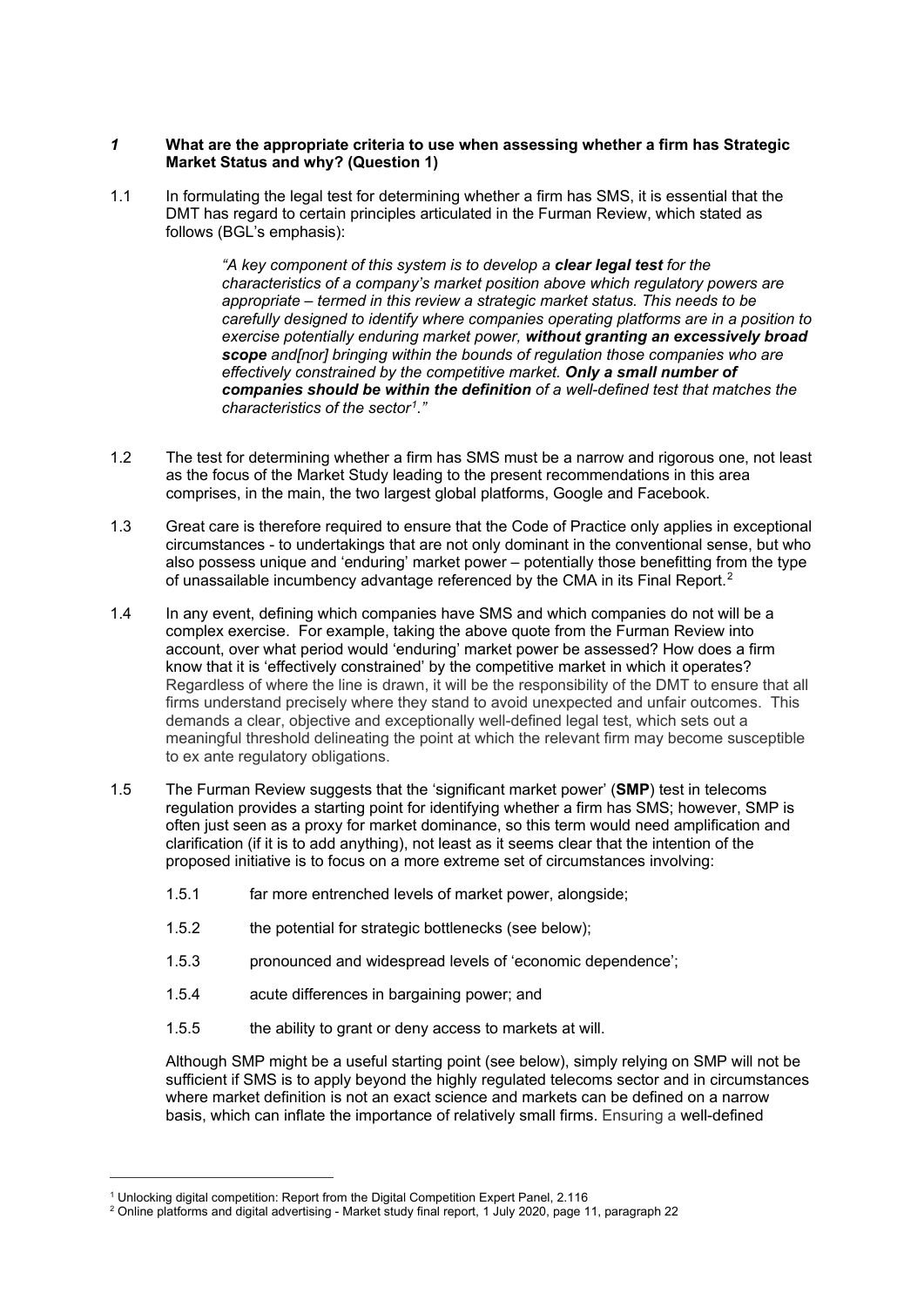relevant economic market, and engaging in a rigorous assessment of competition, is only the starting point.

- 1.6 If the test for assessing SMS is formulated in a way as to be too loose or broad, this could significantly undermine the policy objective driving the need to regulate global giants such as Google and Facebook. It is important not to cast the net too wide; otherwise the outcome will be the gold-plating of existing regulation on smaller (even if still significant) businesses that already have to comply with complex and comprehensive rules, but which operate in a very different environment and on an entirely different scale to those the present initiative is truly intended to capture.
- 1.7 If specialised search platforms or PCWs were captured within a very broad SMS framework, this could have the unintended consequence of adding an excessive (and unwarranted) regulatory burden on the very businesses that might have the potential to exercise at least some future competitive constraint on firms such as Google*[3](#page-2-0)*. In the case of specialised search and PCWs etc., this would be a particularly undesirable outcome given that platforms within this category are amongst the most dependent on Google (the CMA's online platforms and digital advertising market study Final Report observes that Google's five largest customers of search advertising are all specialised search providers).
- 1.8 The Code of Practice should not conflate the regulation of specialised search platforms or PCWs, which operate in highly competitive and dynamic markets (competing against each other as well as direct channels) with the likes of Google and Facebook. The latter operate across markets without having to take account of any true rivals or meaningful competitive constraints. Any Code of Practice that seeks to cover a broader category is unlikely to be fit for purpose and may limit innovation and the development and growth of alternative providers that it must be the intention of the DMT initiative to foster.
- 1.9 With regard to the specific terms proposed in the Call for Information, BGL's comments are as follows:

#### Appropriate criteria for defining SMS

- 1.10 For the reasons above, BGL considers that it is essential for the process by which SMS is defined to capture the unique and exceptional market power of the few global platforms which, by virtue of their (near) unassailable position and the inexhaustible financial and informational resources available to them (and/or controlled by them), lack any meaningful commercial constraints on their activities or behaviour.
- 1.11 In this respect, it might, for example, be the case that a term such as "strategic bottleneck" is an appropriate feature of the definition, and preferable to the more vague term "gateway" for the following reason:
	- 1.11.1 "Gateway" is a term often used to describe platforms that provide an important distribution channel for suppliers. However, BGL believes there are a number of platforms that can be characterised as providing a gateway (i.e. access) to a particular market or customer base while simultaneously being under significant competitive constraint by rival distribution channels.
	- 1.11.2 Indeed, we note that the term "gateway" is used by the European Commission in the context of the Platform to Business Regulations, which of course captures certain platforms that are far from dominant (indeed having market power is not a prerequisite for being caught by the P2B Regulations). It follows that "gateway" is too generic a term to be used in defining SMS.
	- 1.11.3 By contrast "strategic bottleneck" is more illustrative as it succinctly captures not just the gatekeeper status of a platform with SMS, but it also has the potential to reflect (i) the very high (indeed unique) level of demand for the platform's services and (ii) the absence of competition.

<span id="page-2-0"></span><sup>3</sup> Ibid, page 88, paragraph 3.48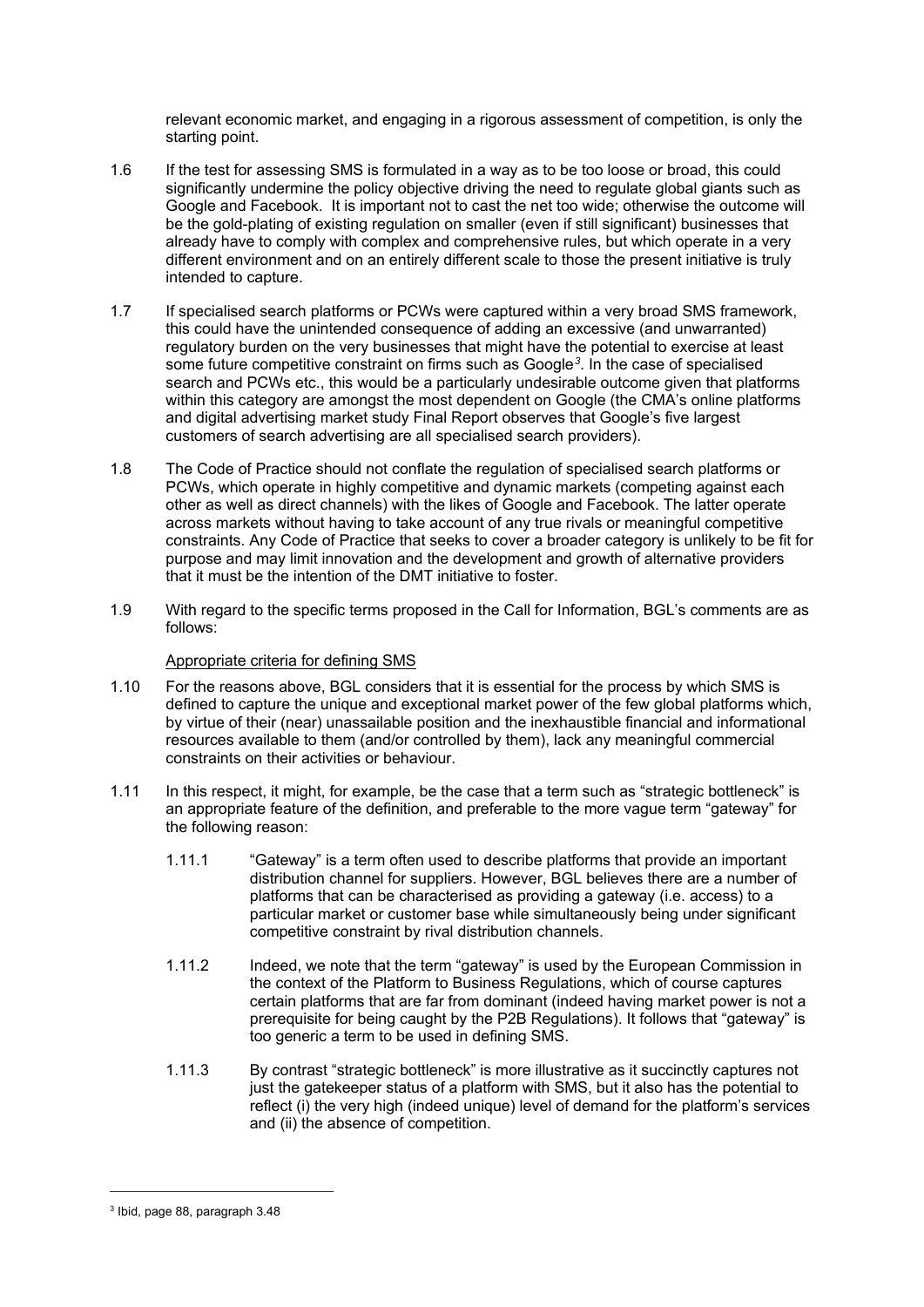- 1.12 Notwithstanding the difficulties with SMP identified above, it is possible that aspects of the SMP telecoms regime might also be appropriate for helping to formulate the SMS test.
- 1.13 A possible theory behind this is that platforms with SMS effectively operate as "digital utilities" with a level of market power on a par with traditional monopoly providers. It relies on certain unique market features being present, which go beyond mere dominance. The following features could, in the round, signal SMS (as a complement to very high market shares which might, in theory, approximate to super-dominance):
	- 1.13.1 **Control of infrastructure not easily duplicated.** In a digital markets context, this could apply to the kind of unrivalled sophisticated digital infrastructure that only platforms on the scale and sophistication of Google, Amazon and Facebook control.
	- 1.13.2 **Technological superiority**. As above, this would capture the fact that a SMS firm is likely to have significant technological superiority that compounds over time, further cementing their dominance.
	- 1.13.3 **Product/services diversification.** The significant breadth of product and services offered by Google and Facebook is another important feature that sets them aside from a standard platform (such as a price comparison website) which performs a relatively narrow service (albeit in some instances across a range of product verticals).
	- 1.13.4 **Economies of scope**. The wide scope of product and services offered by firms with genuine SMS makes it considerably easier for the firm in question to leverage its technical superiority into other aspects of the digital economy. For example, Google's technical might and access to data mean it could relatively easily move into the specialised search market, if it so wished.

Less appropriate criteria for defining SMS

- 1.14 Of the specific terms the DMT is consulting on, BGL considers the following would not be appropriate for determining SMS:
	- 1.14.1 "Relative market power". This term is, arguably, too broad and open to different interpretations, which in turn might undermine its practical application when defining SMS. It is not clear what advantage this term would have over a traditional competition assessment; indeed it suggests a lower threshold than the established dominance test, which appears inconsistent with SMS.
	- 1.14.2 "Gateway". For the reasons discussed above, this term is too broad and risks capturing any platform that provides an important route to market for small suppliers.
	- 1.14.3 "Economic dependence" is similarly vague and implies a lower threshold than dominance. It should, in any event, be clear what is meant by "dependence". BGL's view is that true 'dependence' in this context should capture not only the (very high) levels of economic reliance placed on the platform by its users for a wide variety of their key needs, but also the fact that the platform with SMS has no competitors who can realistically compete with it in terms of scale and breadth of the service it provides.
- 1.15 For example, a specialised search provider may provide an important route to market for many suppliers, some of whom might choose to cooperate primarily with that one particular provider; however, this should not, of itself, be interpreted as dependence. On the contrary, there is dynamic competition between providers for suppliers' trade (as well as alternative routes to market open to the suppliers themselves) which means that every provider is sufficiently constrained by market forces.
- 1.16 It follows that the concept of "economic dependence" and indeed the SMS threshold as a whole - needs to be raised beyond traditional 'dominance' to reflect the quasi-monopoly status of the platform in question. The mere fact that a supplier relies heavily on a platform or that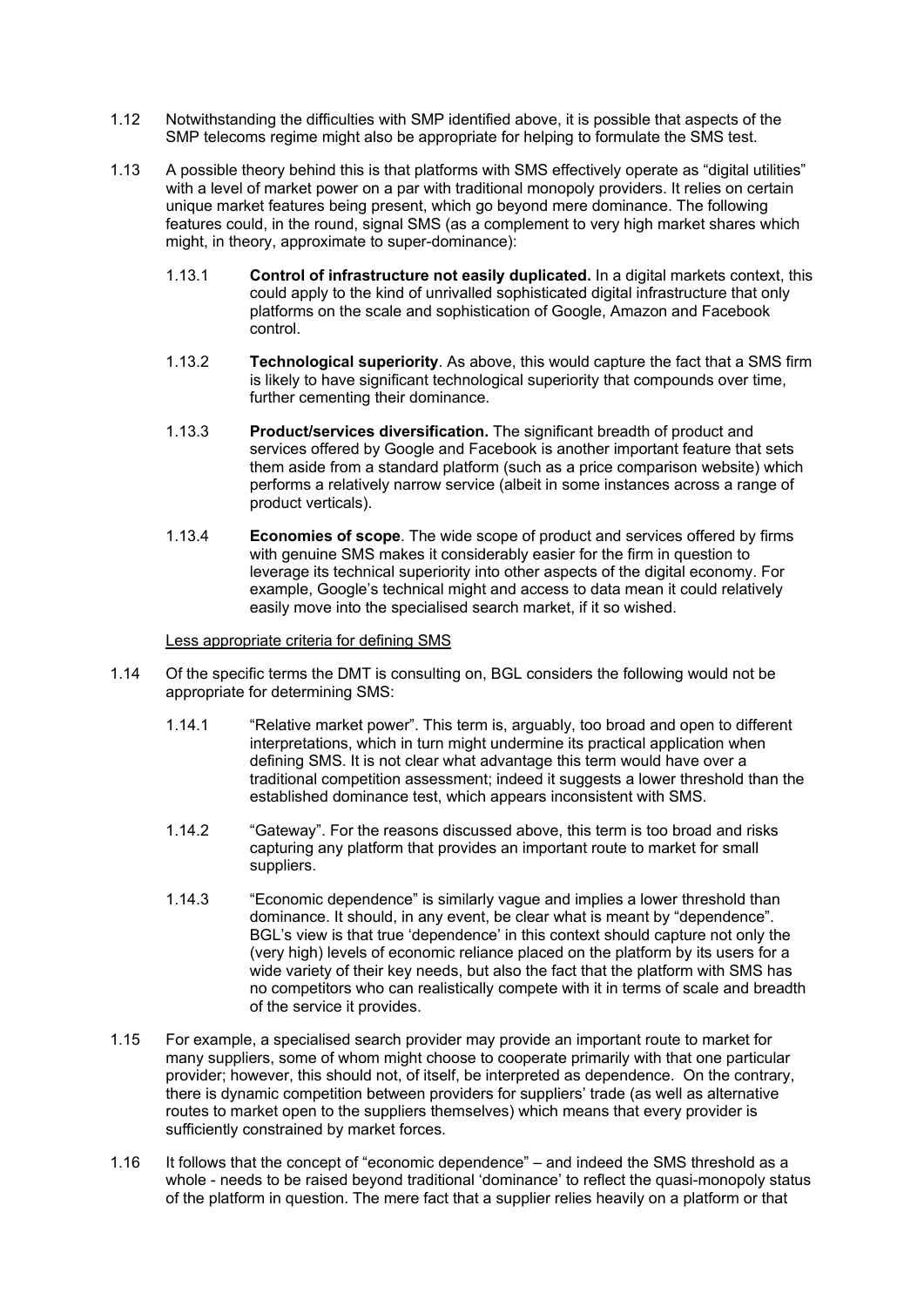some customers (on the demand side of the market) happen to "single home" on a particular platform is clearly not enough to result in economic dependence on the supply side of the market.

- **2 What should be the scope of a new pro-competition approach, in terms of the activities covered? (Question 3)**
- 2.1 As the Call for Information suggests, the Code of Practice would need to cover a wide range of activities including fair trading, open choices, trust and transparency. BGL broadly agrees with this; however, these concepts can be nebulous and subjective, so would require careful definition, if possible.
- 2.2 That said, BGL considers that one of the most important areas that the Code of Practice must address is transparency in relation to paid search advertising prices, particularly on Google.
- 2.3 The points raised below relate specifically to Google, although BGL considers that they would apply equally to any platform with SMS.

Google paid search pricing – requirement for enhanced transparency

- 2.4 The traditional abuse of dominance regime prohibits excessive pricing, however it does not place dominant undertakings under a general duty to objectively justify price increases or to offer customers any degree of predictability in terms of how prices are determined or, importantly, changed. This is important when prices are not negotiated.
- 2.5 The lack of transparency and information asymmetry in relation to paid search prices on Google raises very significant concerns. For example, as BGL outlined in its RFI submissions to the online platforms and digital advertising market study (the **Market Study**):
	- 2.5.1 CTM cannot know for sure what the source of this cost inflation is as Google is quite opaque in relation to how it arrives at the exact pricing in areas such as landing page quality, ad relevance score and quality score. This lack of transparency means that CTM may have to spend much more for the same volume of traffic compared to CTM's competitors.
	- 2.5.2 Equally there is also no transparency from Google as to whether this cost inflation is being driven by Google (based on adjustments to its own pricing model) or whether (and to what extent and how) it is due to competitor bidding activity.
- 2.6 This makes it extremely difficult for CTM to accurately assess whether it is getting a fair return on investment, or to anticipate future advertising costs.
- 2.7 Indeed, we note that the Market Study's Final Report acknowledges the "opaque and complex nature" of Google's pricing.
- 2.8 BGL fully appreciates that combatting this information asymmetry presents a number of practical problems. Excessive price transparency could itself inadvertently raise competition concerns.
- 2.9 However, BGL considers there are potentially two ways of dealing with this under the "*Trust and transparency principles*" within the Code of Practice:
	- 2.9.1 Google could be required to disclose headline details to customers as to what proportion of CPC or other forms of paid search advertising represents Google's "baseline price", and what proportion represents the inflation caused by the dynamic bidding process. As discussed above, CTM currently has no knowledge of the weighting between the two, which makes it impossible to know whether price inflation is caused by Google's supra-competitive pricing or market forces within the Google bidding process.
	- 2.9.2 The DMT could undertake regular independent audits of Google's pricing models to satisfy itself (a) that Google it is operating a fair bidding system and (b) that it is being sufficiently transparent in relation to the extent to which price inflation is caused by increases to its own baseline charging model.